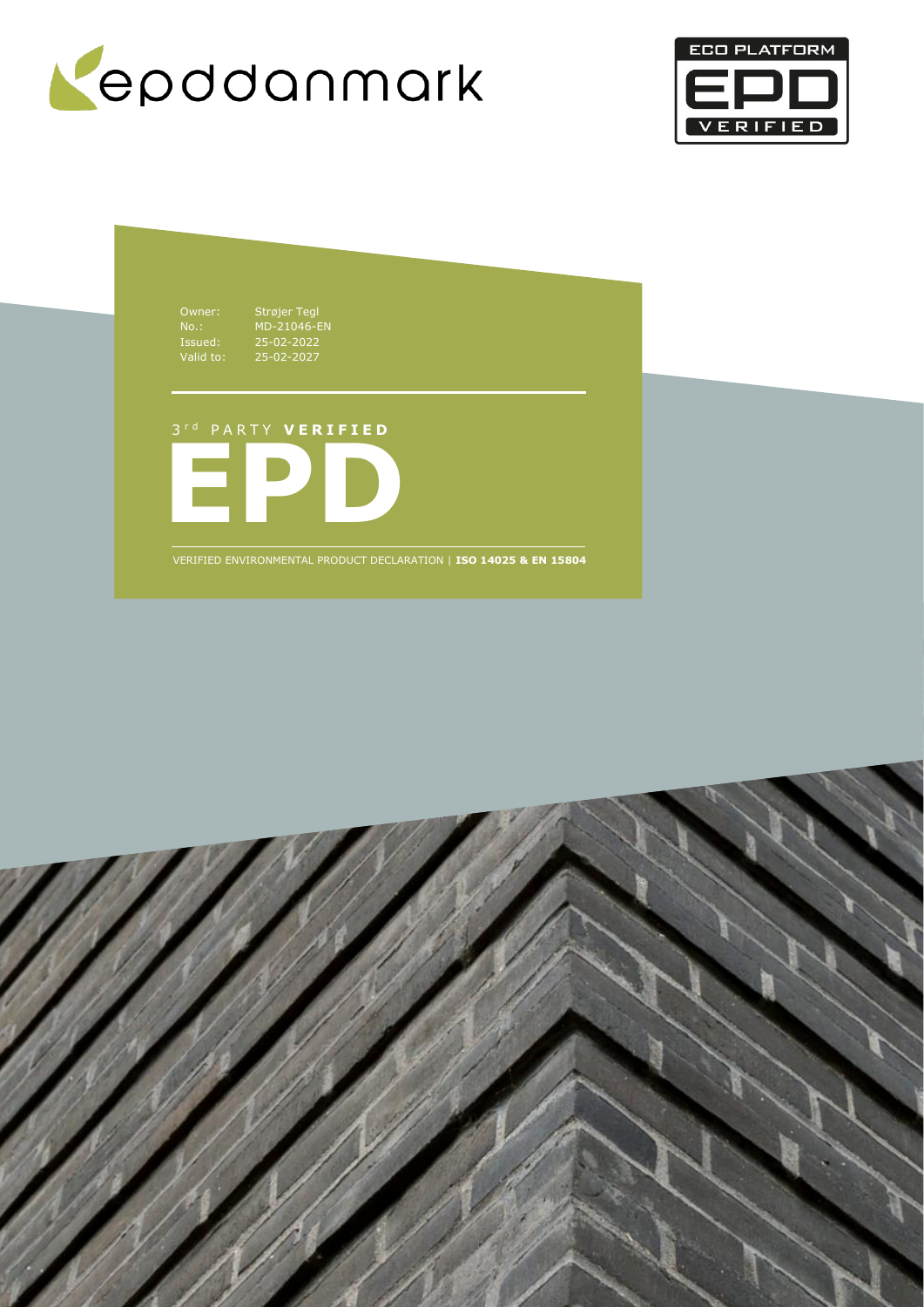



### **Owner of declaration** Strøjer Tegl Bogyden 12, 5610 Assens

CVR: 48791018

## **Programme**

EPD Danmark www.epddanmark.dk

### **Declared products**

1 tonne of 'red' subdued bricks based on Danish red-firing clay.

Number of declared datasets/product variations: B702, B708, B710, B722, B702-1

### **Production site**

Vedstaarup Teglværk A/S Bogyden 14 5610 Assens

### **Products use**

Bricks are used build wall, pillars, and partitions.

### **Declared unit**

1 tonne of 'red' subdued bricks based on Danish red-firing clay and produced at Vedstaarup Teglværk. Certified green electricity is used at production site. Expected average service life of 150 years.





### **Issued:** 25-02-2022

**Valid to:** 25-02-2027

**Basis of calculation**

This EPD is developed in accordance with the European standard EN 15804+A1.

### **Comparability**

EPDs of construction products may not be comparable if they do not comply with the requirements in EN 15804. EPD data may not be comparable if the datasets used are not developed in accordance with EN 15804 and if the background systems are not based on the same database.

### **Validity**

This EPD has been verified in accordance with ISO 14025 and is valid for 5 years from the date of issue.

#### **Use**

The intended use of an EPD is to communicate scientifically based environmental information for construction products, for the purpose of assessing the environmental performance of buildings.

### **EPD type**

☐Cradle-to-gate ☒Cradle-to-gate with options ☐Cradle-to-grave

CEN standard EN 15804 serves as the core PCR

Independent verification of the declaration and data, according to EN ISO 14025

□ internal **a** external

Third party verifier:

Ninley-Backton

*Ninkie Bendtsen*

renser *Martha Katrine Sørensen EPD Danmark*

|                                    | Life cycle stages and modules ( $MND =$ module not declared) |                |          |                             |            |                |                |             |               |                              |                             |                                 |                |                     |                |                                                      |
|------------------------------------|--------------------------------------------------------------|----------------|----------|-----------------------------|------------|----------------|----------------|-------------|---------------|------------------------------|-----------------------------|---------------------------------|----------------|---------------------|----------------|------------------------------------------------------|
| Construction<br>Product<br>process |                                                              |                |          | Use                         |            |                |                |             | End of life   |                              |                             | Beyond the system<br>boundary   |                |                     |                |                                                      |
| material<br><b>Alddns</b><br>Raw   | ransport                                                     | Manufacturing  | ransport | Installation<br>cess<br>pro | Use        | Maintenance    | Repair         | Replacement | Refurbishment | Operational<br>use<br>energy | Operational<br>use<br>water | construction<br>demolition<br>മ | Transport      | processing<br>Waste | Disposal       | recovery<br>recycling<br>potential<br>Re-use,<br>pue |
| A1                                 | A2                                                           | A <sub>3</sub> | A4       | A <sub>5</sub>              | <b>B1</b>  | B <sub>2</sub> | B <sub>3</sub> | <b>B4</b>   | <b>B5</b>     | <b>B6</b>                    | <b>B7</b>                   | C <sub>1</sub>                  | C <sub>2</sub> | C <sub>3</sub>      | C <sub>4</sub> | D                                                    |
| X                                  | Х                                                            | χ              | X        | X                           | <b>MND</b> | <b>MND</b>     | <b>MND</b>     | <b>MND</b>  | <b>MND</b>    | <b>MND</b>                   | <b>MND</b>                  | <b>MND</b>                      | X              | X                   | X              | Х                                                    |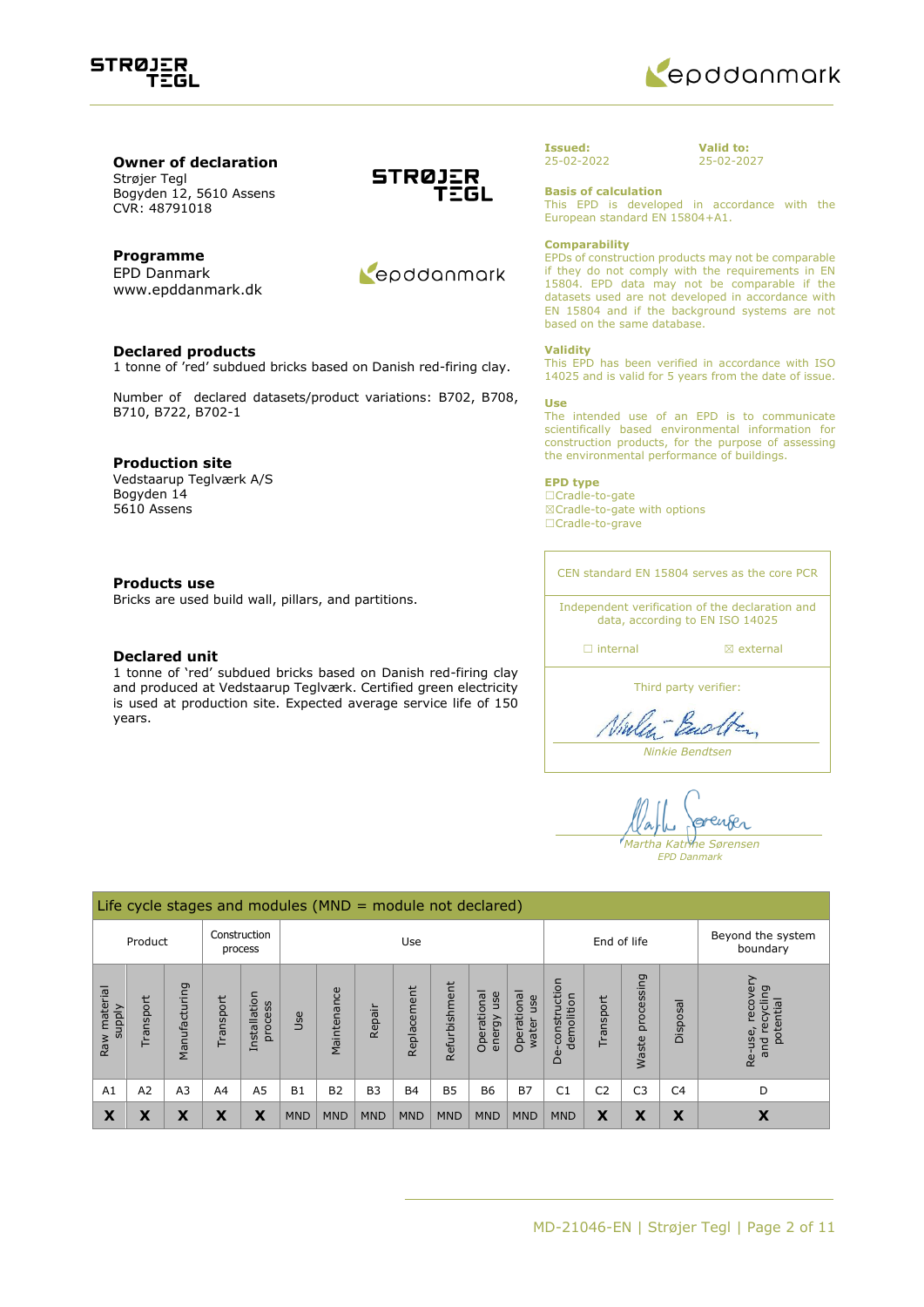



# Product information

**Product description** The EPD contains brick based on red firing clay produces at Vedstaarup Teglværk. To achieve the different colors of bricks, clay powder (Engobe) is applicated and different incinerations techniques are used. Stonewool powder is a upcycled waste product from Rockwool production. It is used to regulate the consistency of the raw material. An additional firing process is given to ensure a penetrated color for the brick. This process is called subdued.

The main product components are shown in the table below.

| <b>Material</b>  | Weight-% of declared product |
|------------------|------------------------------|
| Red clay         | 87 %                         |
| Sand             | $9\%$                        |
| Stonewool powder | $2\%$                        |
| Manganese oxide  | $< 0.3 \%$                   |
| Barium carbonate | $< 0.1 \%$                   |
| Clay powder      | $< 0.1 \%$                   |
| Water            | $2\%$                        |
|                  |                              |
| <b>Total</b>     | $100 \%$                     |

| <b>Material</b>                 | Weight-% of packaging |
|---------------------------------|-----------------------|
| Packaging film                  | $2\%$                 |
| Packaging paper                 | $< 0.1 \%$            |
| Pallet including return pallets | 98 %                  |
|                                 |                       |
| Total                           | $100 \%$              |

**Representativity** This declaration, including data collection and the modeled foreground system including results, represents the production of red subdued clay bricks on the production site located in Assens, Denmark. Product specific data are based on average values collected full 2020 production data.

> Background data are based on Ecoinvent 3.6 cut-off and are less than 10 years old. Generally, the used background datasets are of high quality, and the majority of the datasets are only a couple of years old.

> This EPD follows Danish scenario described in TBE PCR and therefore also EoL for a Danish market.

**Dangerous substances** The products does not contain substances listed in the "Candidate List of Substances of Very High Concern for authorisation"

[\(http://echa.europa.eu/candidate-list-table\)](http://echa.europa.eu/candidate-list-table)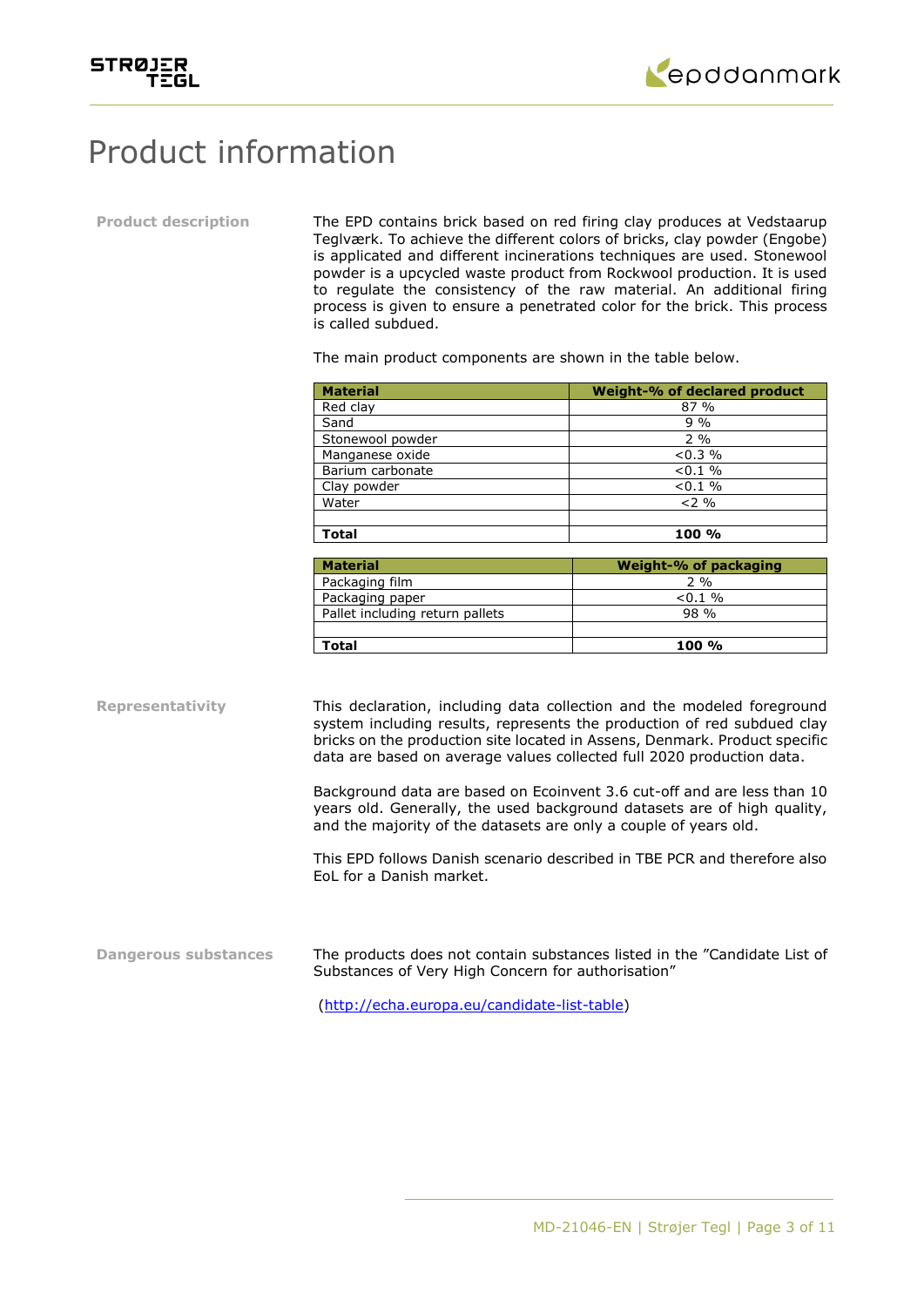



| <b>Essential characteristics</b><br>(CE) | The clay products are covered by harmonised technical specification EN<br>1304. Declaration of performance according to EU regulation 305/2011 is<br>available for all declared product variations.                          |  |  |  |  |  |  |  |
|------------------------------------------|------------------------------------------------------------------------------------------------------------------------------------------------------------------------------------------------------------------------------|--|--|--|--|--|--|--|
|                                          | Further technical information can be obtained by contacting the<br>manufacturer or on the manufacturer's website:                                                                                                            |  |  |  |  |  |  |  |
|                                          | https://www.strojertegl.dk/                                                                                                                                                                                                  |  |  |  |  |  |  |  |
|                                          |                                                                                                                                                                                                                              |  |  |  |  |  |  |  |
| <b>Reference Service Life</b><br>(RSL)   | 150 years (in accordance with the PCR document issued by the<br>European Brick and Tile Industry Association (TBE):                                                                                                          |  |  |  |  |  |  |  |
|                                          | "For clay construction products, the RSL is 150 years. Studies have shown<br>that clay construction products stand out with their high durability and<br>prevail with no maintenance and a life span of 150 years and more". |  |  |  |  |  |  |  |

### **Product illustrations:**



# LCA background

Declared unit The LCI and LCIA results in this EPD relates to 1 tonne of clay bricks with an expected average reference service life of 150 years in accordance with the TBE PCR for clay products for use in Denmark.

| <b>Name</b>                | <b>Value</b> | Unit              |
|----------------------------|--------------|-------------------|
| Declared unit              |              | ton               |
| Density                    | 1,800        | ka/m <sup>3</sup> |
| Conversion factor to 1 kg. | 0.001        | -                 |

The declared unit is defined as: 1 tonne of bricks based on firing clay with an expected average reference service life of 150 years

PCR This EPD is developed according to the core rules for the product category of construction products in EN 15804+A1:2013, and the product specific PCR "TBE PCR for clay construction products2 (2014).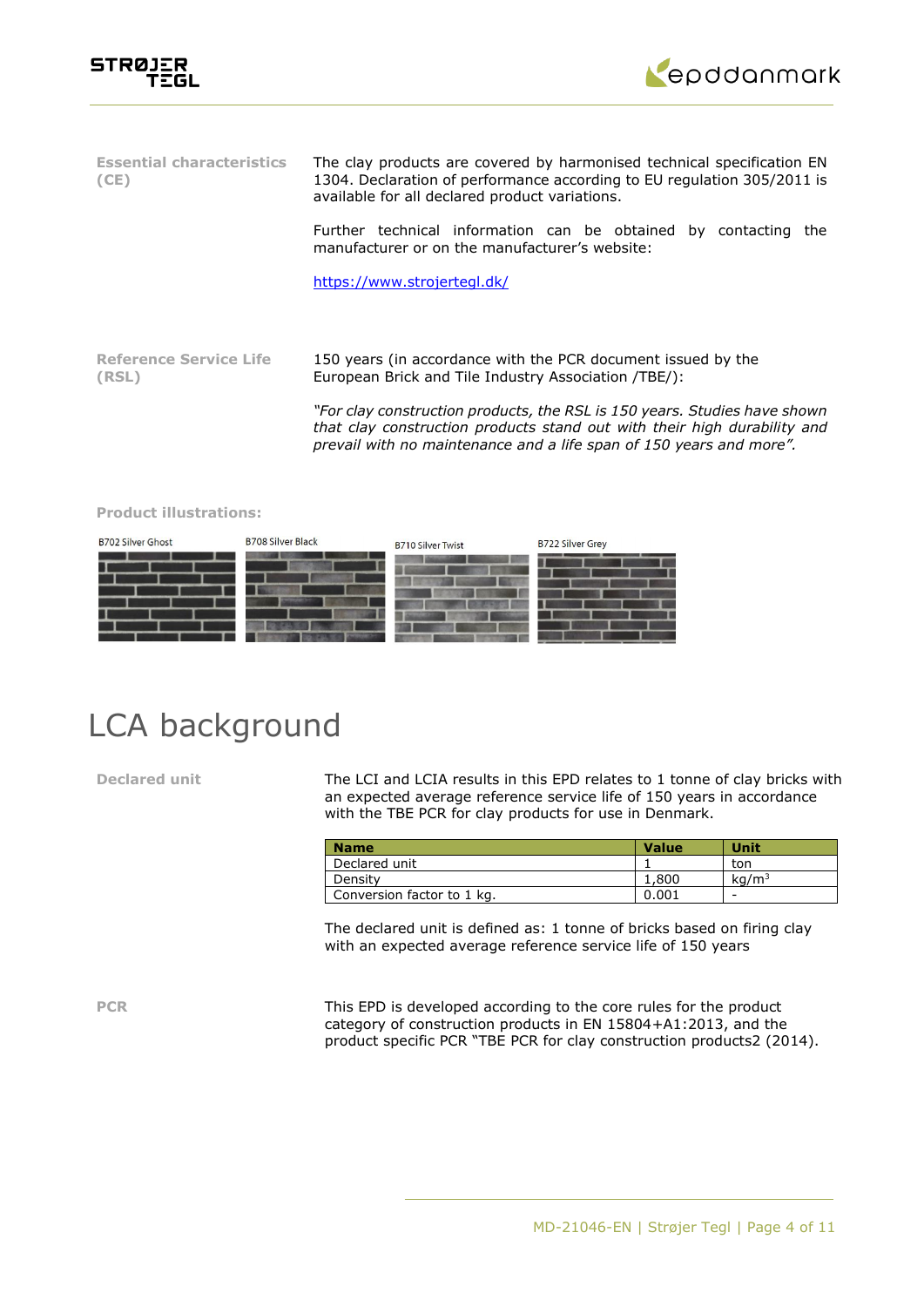



**Flow diagram**



**System boundary** This EPD is based on a "cradle-to-gate with options "modules A4-A5, module C2-C4 and module D".

> The general rules for the exclusion of inputs and outputs follows the requirements in EN 15804, 6.3.5, where the total of neglected input flows per module shall be a maximum of 5 % of energy usage and mass and 1 % of energy usage and mass for unit processes.

## **Product stage (A1-A3) includes**:

- A1 Extraction and processing of raw materials
- A2 Transport to the production site
- A3 Manufacturing processes

The product stage comprises the acquisition of all raw materials, products and energy, transport to the production site, packaging, and waste processing up to the "end-of-waste" state or final disposal. The LCA results are declared in aggregated form for the product stage, which means, that the sub-modules A1, A2 and A3 are declared as one module A1-A3.

Clay and other minerals are extracted from earth using mining equipment powered by diesel. The clay is then transported to a storage at the production facility. Preparing the clay for brick production consists of maturation and mixing of the clay. The mixture is grided and casted. In the casted form the treated clay is treated with a drying process before it is incinerated. The drying process is so excess moisture is extracted from the clay.

The bricks are fired with natural gas and wood in a tunnel kiln and then cooled. Almost all processes in the production are automatic and therefor manual work is minimal. All electricity consumed in the production is certified green energy from windturbines. The cooled product is stacked on EU pallets (wood) and wrapped in very thin plastic film (polyethylene) to hold them together and prevent accidents during transport. To protect the brick, it is packed with recycled paper.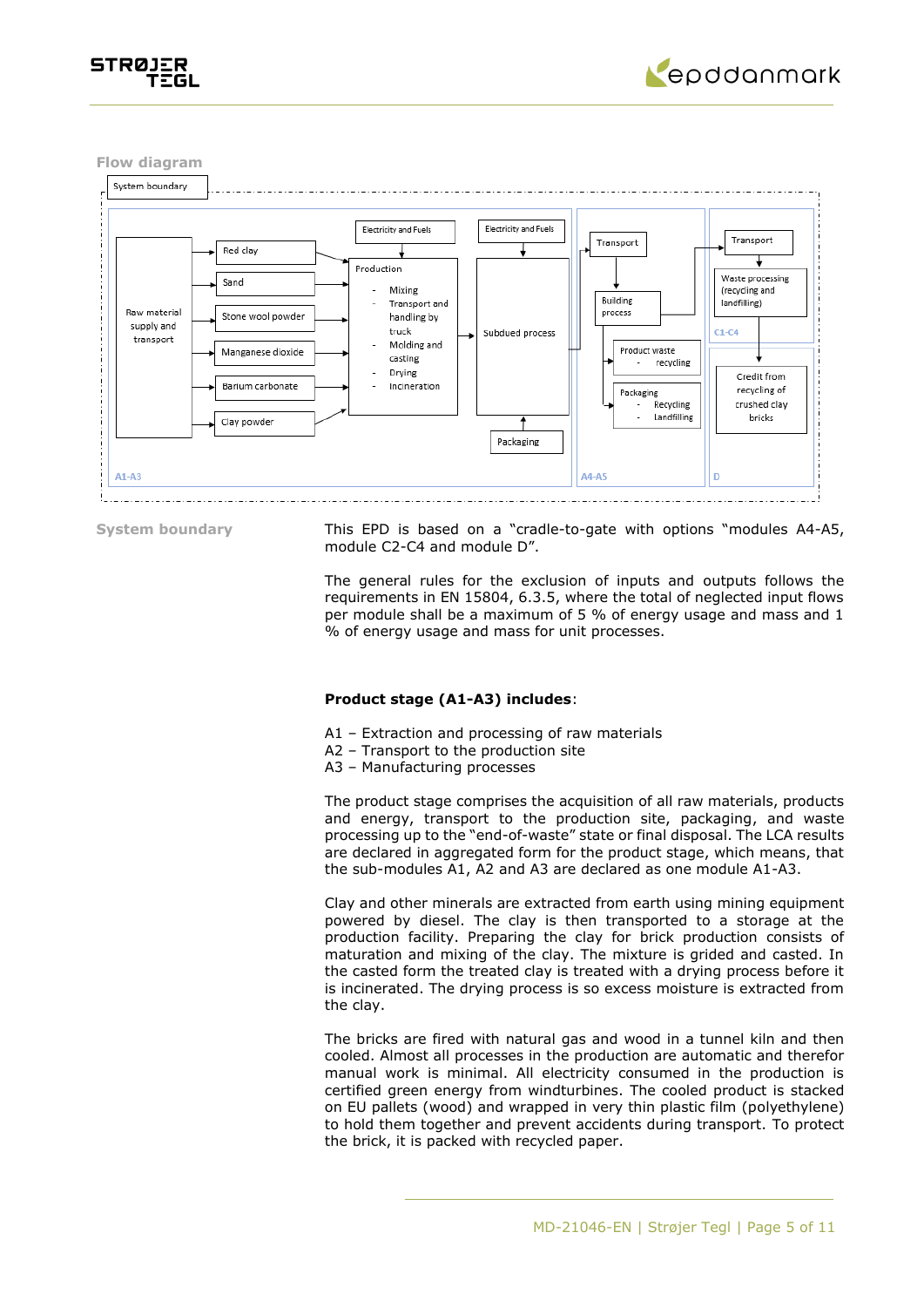



### **Construction process stage (A4-A5) includes:**

- A4 transport to the building site
- A5 installation into the building

Average transport for module A4 is set as national default distance at 50 km, according to the PCR. The set up in this model is empty return.

Loss of materials during the installation phase on the building (module A5) site is set to 3 % in mass. Packaging is incinerated according to national scenario with energy recovery where the credit is declared in module D.

### **Use stage (B1-B7) includes:**

- B1 use or application of the installed product
- B2 maintenance
- B3 repair
- B4 replacement
- B5 refurbishment
- B6 operational energy use
- B7 operational water use

Modules B1– B7 are neglected, hence these modules in general do not generate relevant environmental impact according to TBE PCR.

# **End of Life (C1– C4) includes:**

- C1 deconstruction, demolition
- C2 transport to waste processing
- C3 waste processing for reuse, recovery and/or recycling
- C4 disposal

In general, the environmental impact from C1 is very low and can therefore be ignored and are not declared. Module C2 default scenario from the TBE PCR is used. The national scenario for C4 is 1 % of bricks landfilled.

### **Re-use, recovery and recycling potential (D) includes:**

Module D includes the reuse, recovery and/or recycling potentials, expressed as net impacts and benefits. This includes the substitution of clay from the recycling of crushed bricks.

According to EN15804+A1 section 6.4.3.3, the benefit potential in module D is calculated from the net output flow. Thus, it is only the primary material content in the bricks that are calculated as recycled with a substitution of clay.

The assumption of module D is as follows: the amount of recycled material mitigates 75 % of clay material. In this case all the clay material will substitute clay used for clay bricks production. The rest mitigates gravel in road construction.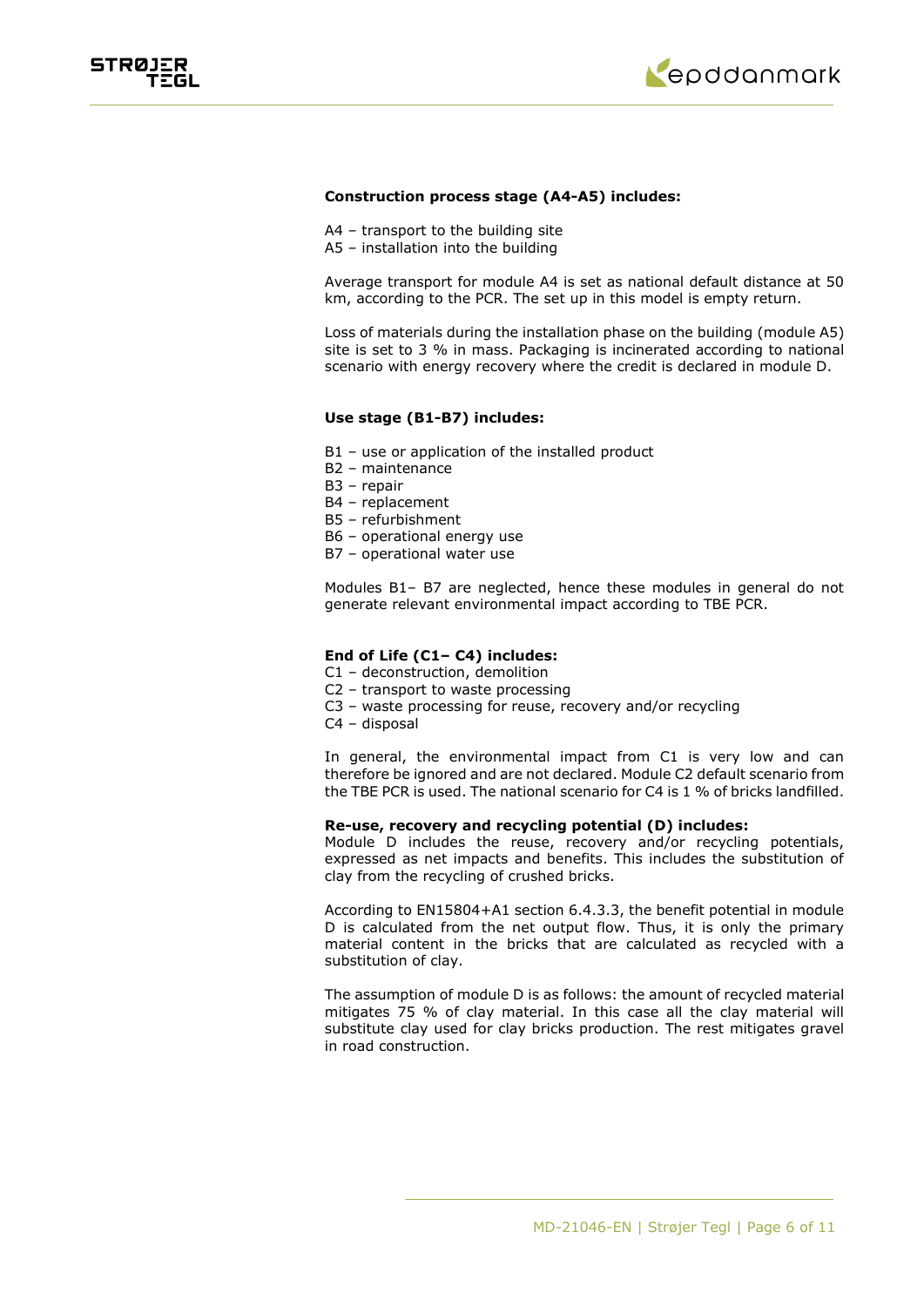

# LCA results

|                  | <b>ENVIRONMENTAL IMPACTS PER 1 tonne brick</b>                                                                                                                                                                                                                                                                                |              |                |              |                |                |                |               |  |  |  |  |
|------------------|-------------------------------------------------------------------------------------------------------------------------------------------------------------------------------------------------------------------------------------------------------------------------------------------------------------------------------|--------------|----------------|--------------|----------------|----------------|----------------|---------------|--|--|--|--|
| <b>Indicator</b> | <b>Unit</b>                                                                                                                                                                                                                                                                                                                   | $A1 - A3$    | A <sub>4</sub> | <b>A5</b>    | C <sub>2</sub> | C <sub>3</sub> | C <sub>4</sub> | D             |  |  |  |  |
| <b>GWP</b>       | [ $kg CO2 eq.]$                                                                                                                                                                                                                                                                                                               | $2.73E + 02$ | $5.11E + 00$   | 1.70E+00     | $1.65E + 01$   | $3.12E + 00$   | 1.38E-01       | $-6.06E + 00$ |  |  |  |  |
| <b>ODP</b>       | [kg CFC 11<br>eq.                                                                                                                                                                                                                                                                                                             | 1.53E-05     | 1.01E-06       | 3.75E-08     | 3.03E-06       | 5.41E-07       | 3.21E-08       | $-6.82E - 07$ |  |  |  |  |
| AP               | [kg $SO2$ eq.]                                                                                                                                                                                                                                                                                                                | 6.47E+00     | 1.41E-02       | 6.98E-04     | 5.97E-02       | 3.03E-02       | 7.47E-03       | $-5.44E - 02$ |  |  |  |  |
| EP               | [kg $PO43$<br>eg.                                                                                                                                                                                                                                                                                                             | 3.30E-01     | 2.92E-03       | 2.32E-04     | 1.22E-02       | 5.49E-03       | 2.40E-04       | $-1.64E - 02$ |  |  |  |  |
| <b>POCP</b>      | [kg ethene-<br>eq.                                                                                                                                                                                                                                                                                                            | 1.82E-01     | 6.41E-04       | 2.54E-05     | 2.23E-03       | 5.23E-04       | 3.21E-05       | $-2.24E - 03$ |  |  |  |  |
| ADPe             | [kg Sb eq.]                                                                                                                                                                                                                                                                                                                   | 2.13E-03     | 9.17E-05       | 3.53E-06     | 4.52E-04       | 4.84E-06       | 2.10E-06       | $-1.32E - 03$ |  |  |  |  |
| <b>ADPf</b>      | [MJ]                                                                                                                                                                                                                                                                                                                          | $4.44E + 03$ | $8.21E + 01$   | $3.09E + 00$ | $2.47E + 02$   | $4.32E + 01$   | $2.90E + 00$   | $-6.99E + 01$ |  |  |  |  |
| Caption          | GWP = Global warming potential; ODP = Ozone depletion potential; $AP =$ Acidification potential of soil and water; $EP =$<br>Eutrophication potential; POCP = Photochemical ozone creation potential; ADPe = Abiotic depletion potential for non fossil<br>resources; ADPf = Abiotic depletion potential for fossil resources |              |                |              |                |                |                |               |  |  |  |  |

| <b>RESOURCE USE PER 1 tonne brick</b> |                                                                                                                                                                                                                                                                                                                                                                                                                                                                                                                                                                                                                                                                            |              |              |              |                |                |                |               |  |  |
|---------------------------------------|----------------------------------------------------------------------------------------------------------------------------------------------------------------------------------------------------------------------------------------------------------------------------------------------------------------------------------------------------------------------------------------------------------------------------------------------------------------------------------------------------------------------------------------------------------------------------------------------------------------------------------------------------------------------------|--------------|--------------|--------------|----------------|----------------|----------------|---------------|--|--|
| <b>Parameter</b>                      | <b>Unit</b>                                                                                                                                                                                                                                                                                                                                                                                                                                                                                                                                                                                                                                                                | $A1 - A3$    | A4           | <b>A5</b>    | C <sub>2</sub> | C <sub>3</sub> | C <sub>4</sub> | D             |  |  |
| PERE                                  | [MJ]                                                                                                                                                                                                                                                                                                                                                                                                                                                                                                                                                                                                                                                                       | $2.35E + 02$ | 7.65E-01     | 2.97E-02     | $2.43E + 00$   | 1.77E-01       | 3.51E-02       | $-5.19E + 00$ |  |  |
| <b>PERM</b>                           | [MJ]                                                                                                                                                                                                                                                                                                                                                                                                                                                                                                                                                                                                                                                                       | $2.35E + 01$ | 2.88E-01     | 1.13E-02     | $1.12E + 00$   | 5.83E-02       | 1.25E-02       | $-2.68E + 00$ |  |  |
| <b>PERT</b>                           | [MJ]                                                                                                                                                                                                                                                                                                                                                                                                                                                                                                                                                                                                                                                                       | $2.59E + 02$ | $1.05E + 00$ | 4.09E-02     | $3.55E + 00$   | 2.35E-01       | 4.76E-02       | $-7.87E + 00$ |  |  |
| <b>PENRE</b>                          | [MJ]                                                                                                                                                                                                                                                                                                                                                                                                                                                                                                                                                                                                                                                                       | $4.52E + 03$ | $8.37E + 01$ | $3.15E + 00$ | $2.52E + 02$   | $4.34E + 01$   | $2.96E + 00$   | $-7.65E + 01$ |  |  |
| <b>PENRM</b>                          | [MJ]                                                                                                                                                                                                                                                                                                                                                                                                                                                                                                                                                                                                                                                                       | 1.50E-02     | $0.00E + 00$ | $0.00E + 00$ | $0.00E + 00$   | $0.00E + 00$   | $0.00E + 00$   | $0.00E + 00$  |  |  |
| <b>PENRT</b>                          | [MJ]                                                                                                                                                                                                                                                                                                                                                                                                                                                                                                                                                                                                                                                                       | $4.52E + 03$ | $8.37E + 01$ | $3.15E + 00$ | $2.52E + 02$   | $4.34E + 01$   | $2.96E + 00$   | $-7.65E + 01$ |  |  |
| <b>SM</b>                             | [kq]                                                                                                                                                                                                                                                                                                                                                                                                                                                                                                                                                                                                                                                                       | $4.22E + 00$ | $0.00E + 00$ | $0.00E + 00$ | $0.00E + 00$   | $0.00E + 00$   | $0.00E + 00$   | $0.00E + 00$  |  |  |
| <b>RSF</b>                            | [MJ]                                                                                                                                                                                                                                                                                                                                                                                                                                                                                                                                                                                                                                                                       | 5.19E-02     | $0.00E + 00$ | $0.00E + 00$ | $0.00E + 00$   | $0.00E + 00$   | $0.00E + 00$   | $0.00E + 00$  |  |  |
| <b>NRSF</b>                           | [MJ]                                                                                                                                                                                                                                                                                                                                                                                                                                                                                                                                                                                                                                                                       | $0.00E + 00$ | $0.00E + 00$ | $0.00E + 00$ | $0.00E + 00$   | $0.00E + 00$   | $0.00E + 00$   | $0.00E + 00$  |  |  |
| <b>FW</b>                             | $\lceil m^3 \rceil$                                                                                                                                                                                                                                                                                                                                                                                                                                                                                                                                                                                                                                                        | 8.26E-01     | $9.52E-03$   | 5.25E-04     | 2.65E-02       | 2.24E-03       | 2.58E-03       | $-1.24E-01$   |  |  |
| Caption                               | PERE = Use of renewable primary energy excluding renewable primary energy resources used as raw materials; PERM = Use<br>of renewable primary energy resources used as raw materials; PERT = Total use of renewable primary energy resources;<br>PENRE = Use of non renewable primary energy excluding non renewable primary energy resources used as raw materials;<br>PENRM = Use of non renewable primary energy resources used as raw materials; PENRT = Total use of non renewable<br>primary energy resources; SM = Use of secondary material; RSF = Use of renewable secondary fuels; NRSF = Use of non<br>renewable secondary fuels; $FW = Net$ use of fresh water |              |              |              |                |                |                |               |  |  |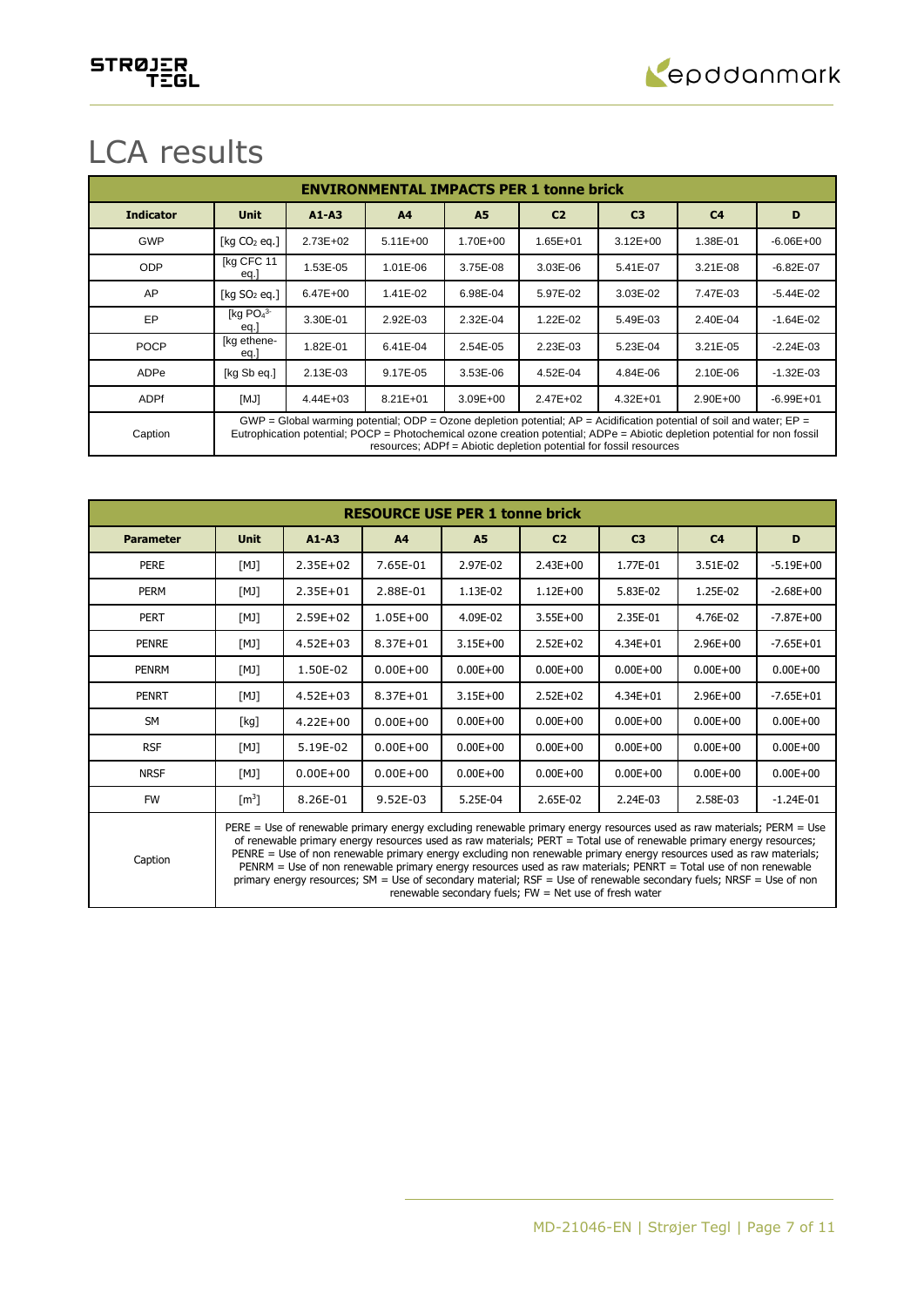

| <b>WASTE CATEGORIES AND OUTPUT FLOWS PER 1 tonne brick</b> |             |           |                |                |                |                |                |               |  |  |
|------------------------------------------------------------|-------------|-----------|----------------|----------------|----------------|----------------|----------------|---------------|--|--|
| <b>Parameter</b>                                           | <b>Unit</b> | $A1 - A3$ | A <sub>4</sub> | A <sub>5</sub> | C <sub>2</sub> | C <sub>3</sub> | C <sub>4</sub> | D             |  |  |
| <b>HWD</b>                                                 | [kg]        | 5.54E-03  | 2.03E-04       | 8.81E-06       | 6.60E-04       | 1.18E-04       | 5.15E-06       | $-4.06E-04$   |  |  |
| <b>NHWD</b>                                                | [kg]        | 1.32E+01  | 7.28E+00       | 2.76E-01       | $1.20E + 01$   | 5.14E-02       | $9.75E + 00$   | $-1.65E + 00$ |  |  |
| <b>RWD</b>                                                 | [kg]        | 2.58E-03  | 5.72E-04       | 2.08E-05       | 1.72E-03       | 3.02E-04       | 1.82E-05       | $-4.00E-04$   |  |  |
|                                                            |             |           |                |                |                |                |                |               |  |  |

| <b>CRU</b> | [kg] | $0.00E + 00$                                                                                                                                                                                                                                                                      | $0.00E + 00$ | $0.00E + 00$ | $0.00E + 00$ | $0.00E + 00$ | $0.00E + 00$ | $0.00E + 00$ |
|------------|------|-----------------------------------------------------------------------------------------------------------------------------------------------------------------------------------------------------------------------------------------------------------------------------------|--------------|--------------|--------------|--------------|--------------|--------------|
| <b>MFR</b> | [kg] | $3.40E + 00$                                                                                                                                                                                                                                                                      | $0.00E + 00$ | $3.00E + 01$ | $0.00E + 00$ | $9.60E + 02$ | $0.00E + 00$ | $0.00E + 00$ |
| <b>MER</b> | [kg] | $0.00E + 00$                                                                                                                                                                                                                                                                      | $0.00E + 00$ | $0.00E + 00$ | $0.00E + 00$ | $0.00E + 00$ | $0.00E + 00$ | $0.00E + 00$ |
| <b>EEE</b> | [MJ] | $0.00E + 00$                                                                                                                                                                                                                                                                      | $0.00E + 00$ | $3.32E + 00$ | $0.00E + 00$ | $0.00E + 00$ | $0.00E + 00$ | $0.00E + 00$ |
| EET        | [MJ] | $0.00E + 00$                                                                                                                                                                                                                                                                      | $0.00E + 00$ | $1.33E + 01$ | $0.00E + 00$ | $0.00E + 00$ | $0.00E + 00$ | $0.00E + 00$ |
| Caption    |      | $HWD =$ Hazardous waste disposed; NHWD = Non hazardous waste disposed; RWD = Radioactive waste disposed; CRU =<br>Components for re-use; MFR = Materials for recycling; MER = Materials for energy recovery; EEE = Exported electrical<br>energy; $EET = Exported thermal energy$ |              |              |              |              |              |              |

# Additional information

**Technical information on scenarios**

### **Transport to the building site (A4)**

| Parameter                                   | Value                                   | Unit              |
|---------------------------------------------|-----------------------------------------|-------------------|
| Fuel type                                   | <b>Diesel</b>                           |                   |
| Vehicle type                                | Euro6, freight, lorry<br>>32 metric ton |                   |
| Transport distance                          | 50                                      | Km                |
| Capacity utilisation (including empty runs) | 50                                      | $\frac{0}{0}$     |
| Gross density of products transported       | 1,800                                   | kq/m <sup>3</sup> |
| Capacity utilisation volume factor          |                                         |                   |

## **Installation of the product in the building (A5)**

| Parameter                               | Value | Unit |
|-----------------------------------------|-------|------|
| Waste material (bricks) 3%              | 30    | kq   |
| Waste material (packaging)              | 0.55  | kq   |
| Direct emissions to air, soil and waste |       | ĸq   |

### **Use (B1-B7)**

| arameter     | <b>Value</b> | Unit |
|--------------|--------------|------|
| Not relevant |              |      |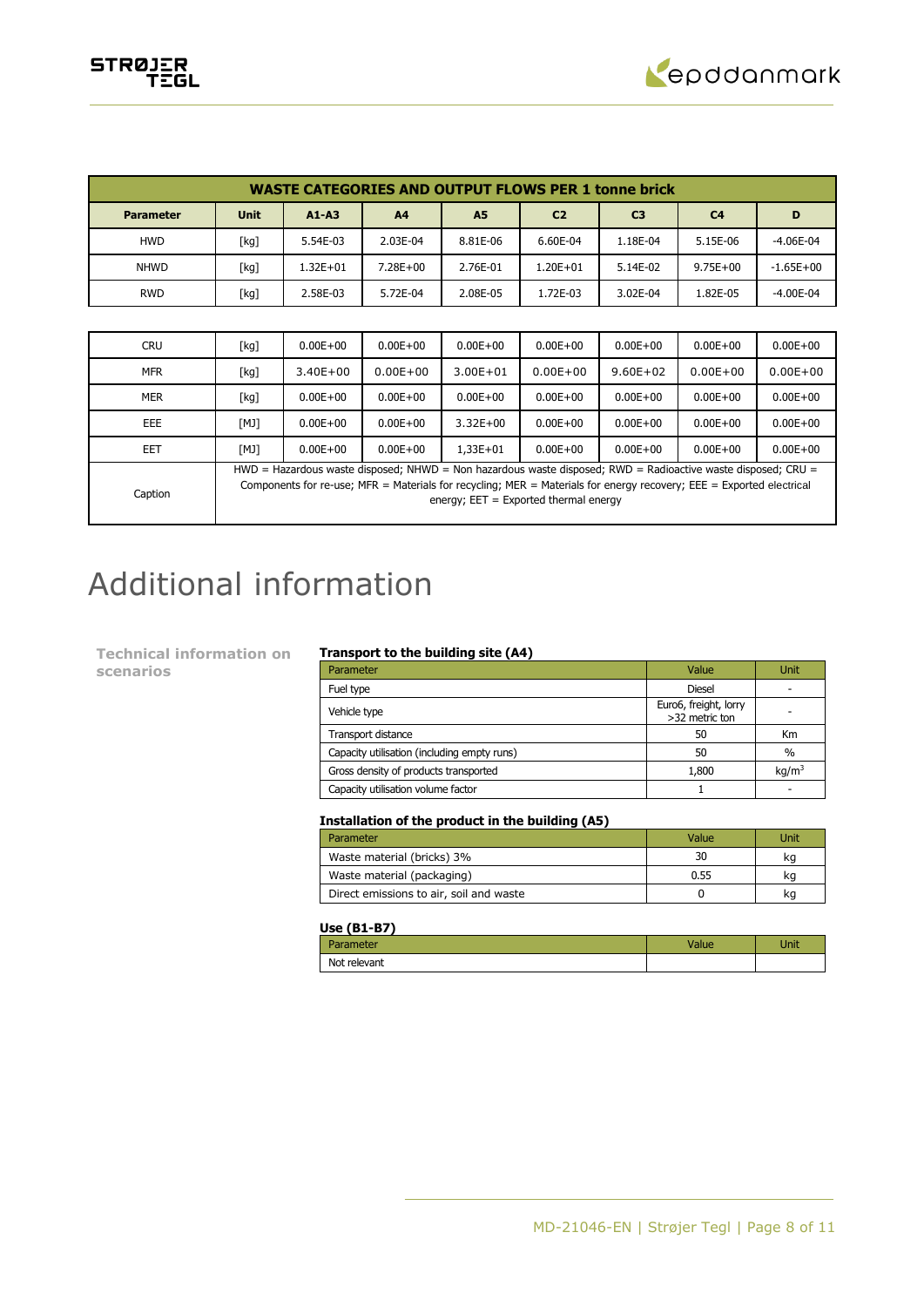

### **Reference service life**

| <b>Navn</b>                   |                                                                        |
|-------------------------------|------------------------------------------------------------------------|
| Reference service Life        | 150 years                                                              |
| Declared product properties   | <b>DoP</b>                                                             |
| Design application parameters | <b>DoP</b>                                                             |
| Assumed quality of work       | Supplier: https://www.strojertegl.dk/                                  |
| Outdoor environment           | https://www.strojertegl.dk/praksis-og-<br>vejledninger/leveringsquide/ |
| Indoor environment            | https://bygitegl.dk/                                                   |
| Usage conditions              | https://www.strojertegl.dk/downloads/ydeevnedeklarationer/             |
| Maintenance                   | Construction Clay products, TBE 2014                                   |

### **End of life (C1-C4)**

| Parameter                  | Value | Unit |
|----------------------------|-------|------|
| Collected separately       | 970   | kg   |
| Collected with mixed waste |       | kg   |
| For reuse                  |       | kg   |
| For recycling              | 960.3 | kg   |
| For energy recovery        |       | kg   |
| For landfilling            | 9.7   | kq   |

### **Reuse, recovery and/or recycling potential (D)**

| Parameter      | Value | Unit |
|----------------|-------|------|
| PE             | 0.51  | kg   |
| Paper          | 0.04  | kg   |
| Crushed bricks | 990.3 | κq   |

**Indoor air** *The EPD does not give information on release of dangerous substances to indoor air because the horizontal standards on measurement of release of regulated dangerous substances from construction products using harmonised test methods according to the provisions of the respective technical committees for European product standards are not available.*

> *There are no hazardous components in the brick components and hence no predictable indoor climate relevant components. However, there are no available measurements on indoor air emissions.*

**Soil and water** *The EPD does not give information on release of dangerous substances to soil and water because the horizontal standards on measurement of release of regulated dangerous substances from construction products using harmonised test methods according to the provisions of the respective technical committees for European product standards are not available.*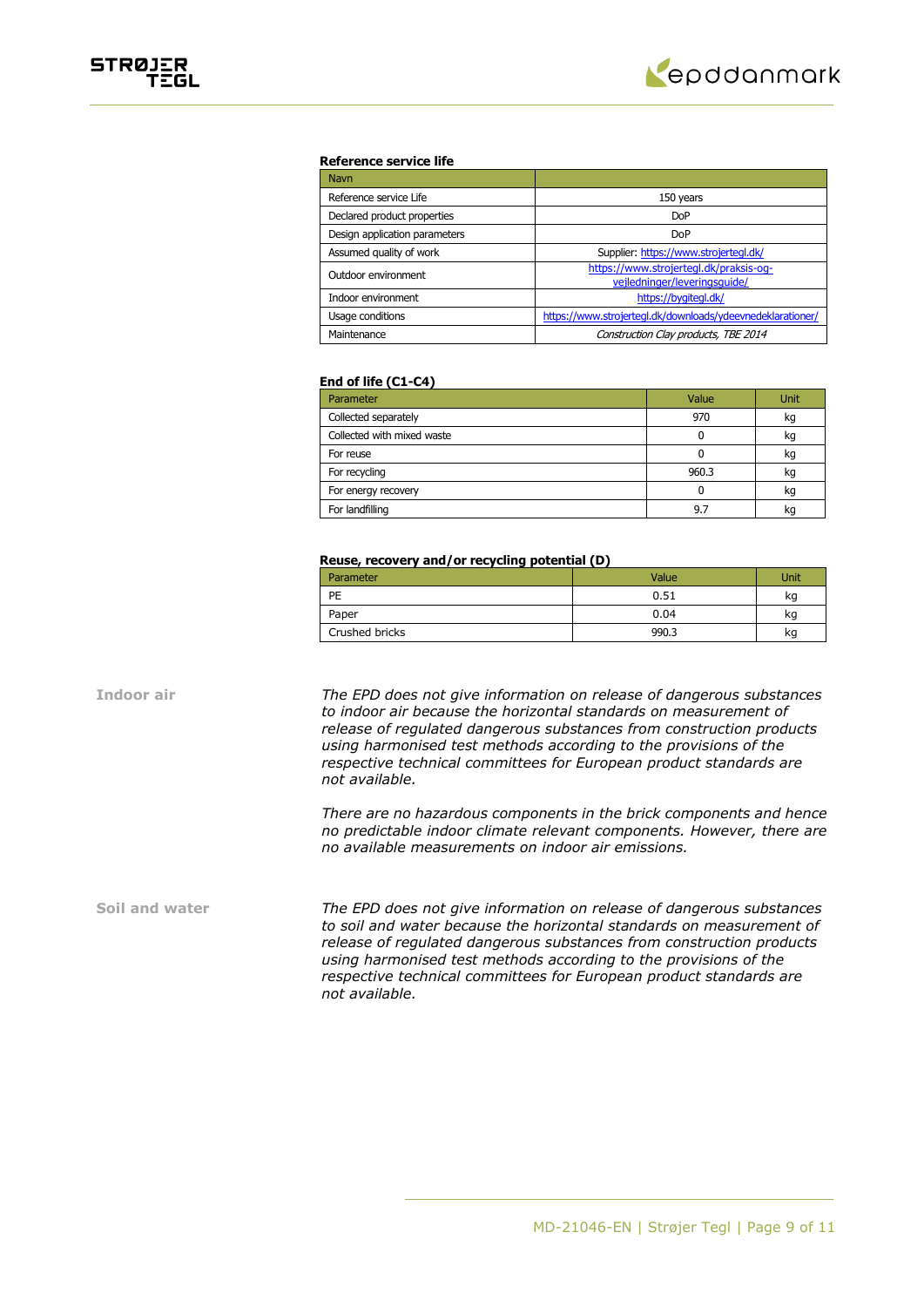

# References

| <b>Publisher</b>               | epddanmark<br>http://www.epddanmark.dk                                                                                      |
|--------------------------------|-----------------------------------------------------------------------------------------------------------------------------|
| <b>Programme operator</b>      | Danish Technological Institute<br>Buildings & Environment<br>Gregersensvej<br>DK-2630 Taastrup<br>http://www.teknologisk.dk |
| <b>LCA-practitioner</b>        | Rie Winther Rusbjerg<br>Energysolution A/S<br>True Møllevej 1<br>DK - 8381 Tilst<br>E-mail: rru@energysolution.dk           |
| LCA software /background data  | Simapro 9.1.1.1<br>Generic data is based on data from Ecoinvent<br>3.6 allocation, cut-off classification                   |
| 3 <sup>rd</sup> party verifier | Ninkie Bendtsen<br>NIRAS A/S<br>Sortemosevej 19<br>DK-3450 Allerød<br>www.niras.dk                                          |

# **General programme instructions**

Version 2.0 www.epddanmark.dk

# **EN 15804**

DS/EN 15804 + A1:2013 - "Sustainability of construction works – Environmental product declarations – Core rules for the product category of construction products"

# **EN 15942**

DS/EN 15942:2011 - " Sustainability of construction works - Environmental product declarations -Communication format business-to-business"

# **ISO 14025**

DS/EN ISO 14025:2010 – " Environmental labels and declarations – Type III environmental declarations – Principles and procedures"

# **ISO 14040**

DS/EN ISO 14040:2008 – " Environmental management – Life cycle assessment – Principles and framework"